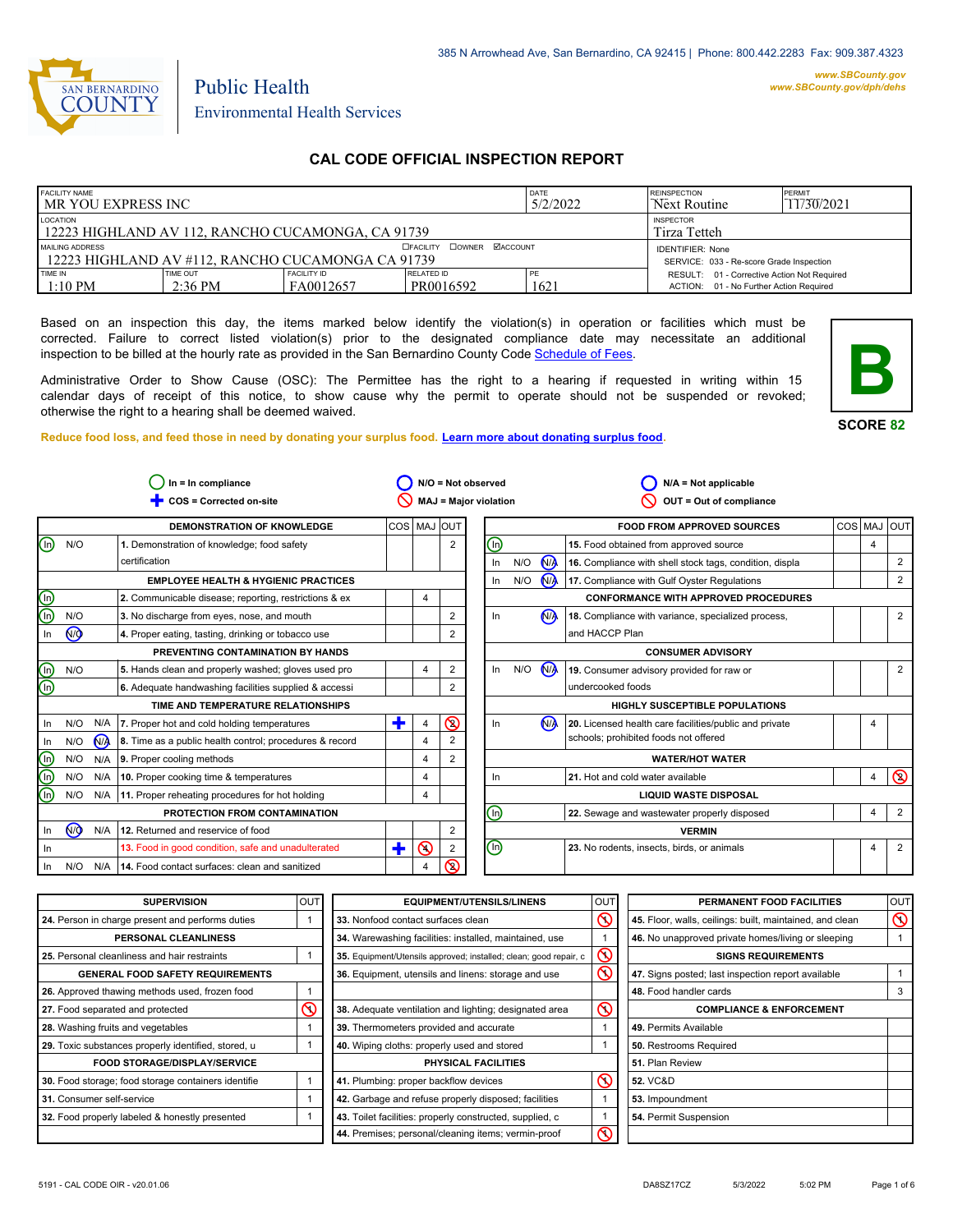

| <b>FACILITY NAME</b>                                              |                                                       |                                                                                                                                                                                                                | DATE             |              |  |
|-------------------------------------------------------------------|-------------------------------------------------------|----------------------------------------------------------------------------------------------------------------------------------------------------------------------------------------------------------------|------------------|--------------|--|
|                                                                   | MR YOU EXPRESS INC                                    |                                                                                                                                                                                                                | 5/2/2022         |              |  |
| LOCATION                                                          |                                                       |                                                                                                                                                                                                                | <b>INSPECTOR</b> |              |  |
| 12223 HIGHLAND AV 112, RANCHO CUCAMONGA, CA 91739<br>Tirza Tetteh |                                                       |                                                                                                                                                                                                                |                  |              |  |
|                                                                   |                                                       |                                                                                                                                                                                                                |                  |              |  |
|                                                                   |                                                       | <b>13. FOOD IN GOOD CONDITION, SAFE AND UNADULTERATED</b>                                                                                                                                                      |                  | <b>MAJOR</b> |  |
| <b>POINTS</b>                                                     | Compliance date not specified<br>Complied on 5/2/2022 | Inspector Comments: Observed a mild accumulation of an appearance of black mold and pink slime on<br>the deflector inside the ice machine. Observed condensation drip over deflector and directly onto the ice |                  |              |  |

**Violation Reference - HSC - 113967, 113976, 4**

**2**

the deflector inside the ice machine. Observed condensation drip over deflector and directly onto the ice. Active contamination observed.

Immediately discontinue use of ice. Remove ice then clean and sanitize deflector. Maintain food in good condition and free of adulteration and/or spoilage at all times.

A reinspection will be conducted to verify compliance. Failure to comply will result in an additional billable reinspection with a 30-minute minimum charge of \$122.50.

**Violation Description:** All food shall be manufactured, produces, prepared, compounded, packed, transported, kept for sale, and served so as to be pure and free from adulteration and spoilage. Any food is adulterated if it bears or contains any poisonous or deleterious substance that may render it impure or injurious to health. (113967, 113976, 113980, 113988, 113990, 114035, 114254(c), 114254.3)

**More Information: <https://youtu.be/JrRQVxqDXy4>**

## **7. PROPER HOT AND COLD HOLDING TEMPERATURES**

**Compliance date not specified Complied on 5/2/2022 Violation Reference - HSC - 113996, 113998, 114037 POINTS**

**Inspector Comments:** Measured a pan of cooked teriyaki chicken with an internal temperature measured to 116F in the steam table. Per operator, chicken was cooked to an internal temperature of 165F then placed in steam table 40 minutes prior to inspection.

Maintain all potentially hazardous foods (PHFs) intended for hot holding at or above 135F at all times.

Corrected: Operator reheated chicken to 165F then placed at steam table for hot holding.

**Violation Description:** Potentially hazardous foods shall be held at or below 41F or at or above 135F. (113996, 113998, 114037, 114343(a))

**More Information: <https://youtu.be/RI6w5DtEs7w>**

#### **14. FOOD CONTACT SURFACES: CLEAN AND SANITIZED**

**Compliance date not specified Not In Compliance Violation Reference - HSC - 113984(e), 114097, 114099 POINTS 2 Inspector Comments:** Observed three (3) stack of wet clear plastic containers stored on shelf above 3-compartment sink. Operator stated dishes stored on shelf are clean and ready to be used. After washing, rinsing, and sanitizing, ensure dishes are allowed to drain and air dry before reuse.

**Violation Description:** All food contact surfaces of utensils and equipment shall be clean and sanitized. (113984(e), 114097, 114099.1, 114099.4, 114099.6, 114101 (b-d), 114105, 114109, 114111, 114113, 114115 (a, b, d), 114117, 114125(b), 114135, 114141)

**More Information: <https://youtu.be/Gz6zPqZtv2s>**

### **21. HOT AND COLD WATER AVAILABLE**

**POINTS 2**

**Compliance date not specified Not In Compliance Violation Reference - HSC - 113953(c), 114099.2(b) Inspector Comments:** Observed no hot or cold water available at mop sink. Operator stated sink has not worked since facility was first opened. Provide and maintain hot water measured to at least 120F. Ensure all sinks are able to provide both hot and cold water.

> A reinspection will be conducted to verify compliance. Failure to comply will result in an additional billable reinspection with a 30-minute minimum charge of \$122.50.

**Violation Description:** An adequate, protected, pressurized, potable supply of hot water and cold water shall be provided at all times. (113953(c), 114099.2(b) 114101(a), 114189, 114192, 114192.1, 114195)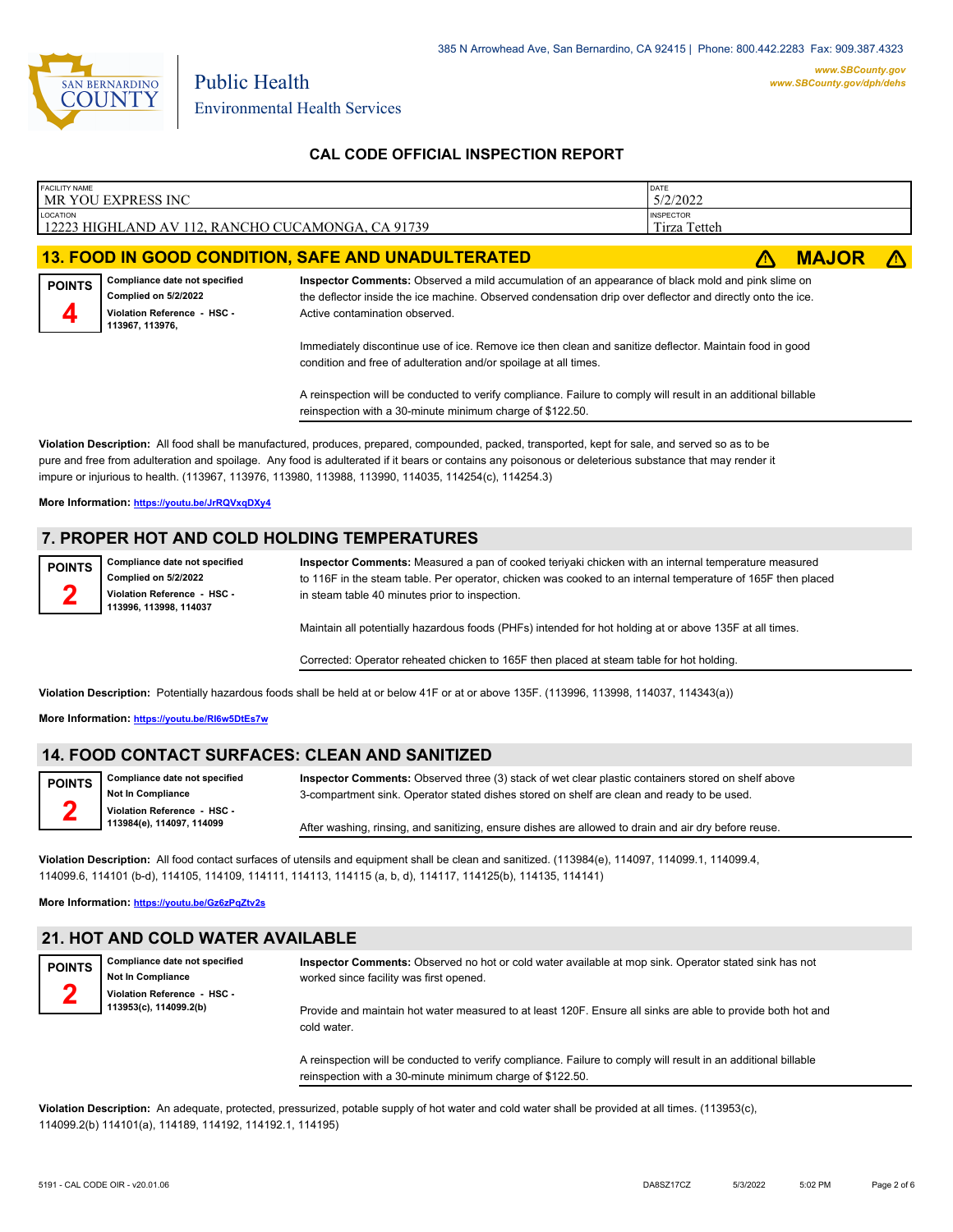

| <b>FACILITY NAME</b>                                                                | <b>DATE</b>                               |
|-------------------------------------------------------------------------------------|-------------------------------------------|
| <b>MR YOU EXPRESS INC</b>                                                           | 5/2/2022                                  |
| LOCATION<br>12223<br>CA 91739<br>HIGHLAND AV<br>, RANCHO CUCAMONGA,<br>112<br>14449 | <b>INSPECTOR</b><br>Tetteh<br>--<br>lirza |

## **27. FOOD SEPARATED AND PROTECTED**

**Compliance date not specified Not In Compliance Violation Reference - HSC - 113984 (a, b, c, d, f) POINTS 1**

### **Inspector Comments:** 1. Observed the following foods stored inside the cold holding unit at cooks line uncovered and unprotected and stored within each other:

- cooked shrimp
- raw jalapenos
- raw mushrooms
- 2. Observed the following uncovered foods inside the walk-in cooler:
- chow mein
- orange chicken

Discontinue this practice and store all food covered and protected to prevent any possible contamination.

**Violation Description:** All food shall be separated and protected from contamination. (113984 (a, b, c, d, f), 113986, 114060, 114067(a, d, e, j), 114069(a, b), 114077, 114089.1 (c), 114143 (c)) All food shall be stored, prepared, displayed or held so that it is protected from contamination.

## **33. NONFOOD-CONTACT SURFACES CLEAN**

| <b>POINTS</b> | Compliance date not specified             | <b>Inspector Comments: REPEAT VIOLATION</b>                                                                                           |
|---------------|-------------------------------------------|---------------------------------------------------------------------------------------------------------------------------------------|
|               | <b>Not In Compliance</b>                  |                                                                                                                                       |
|               | Violation Reference - HSC -<br>114115 (c) | 1. Observed an accumulation of dried soda syrup on ice chute of the 'Tropical Drinks' beverage machine. No<br>contamination observed. |
|               |                                           | 2. Observed fan guards to have a mild accumulation of dust build-un. Observed several uncovered                                       |

ion of dust bu containers of food inside walk-in cooler. No active contamination observed.

Clean nonfood-contact surfaces and maintain in a sanitary manner.

**Violation Description:** All nonfood contact surfaces of utensils and equipment shall be clean. (114115 (c))

### **35. EQUIPMENT/UTENSILS - APPROVED; INSTALLED; CLEAN; GOOD REPAIR, CAPACITY**

**Compliance date not specified Not In Compliance POINTS**

**1**

**Violation Reference - HSC - 114130, 114130.1, 114130**

**Inspector Comments:** Observed ice machine leaking at filter and at the bottom front and back of the machines.

Repair/replace and maintain all equipment in good repair.

**Violation Description:** All utensils and equipment shall be fully operative and in good repair. (114175). All utensils and equipment shall be approved, installed properly, and meet applicable standards. (114130, 114130.1, 114130.2, 114130.3, 114130.4, 114130.5, 114132, 114133, 114137, 114139, 114153, 114155, 114163, 114165, 114167, 114169, 114177, 114180, 114182)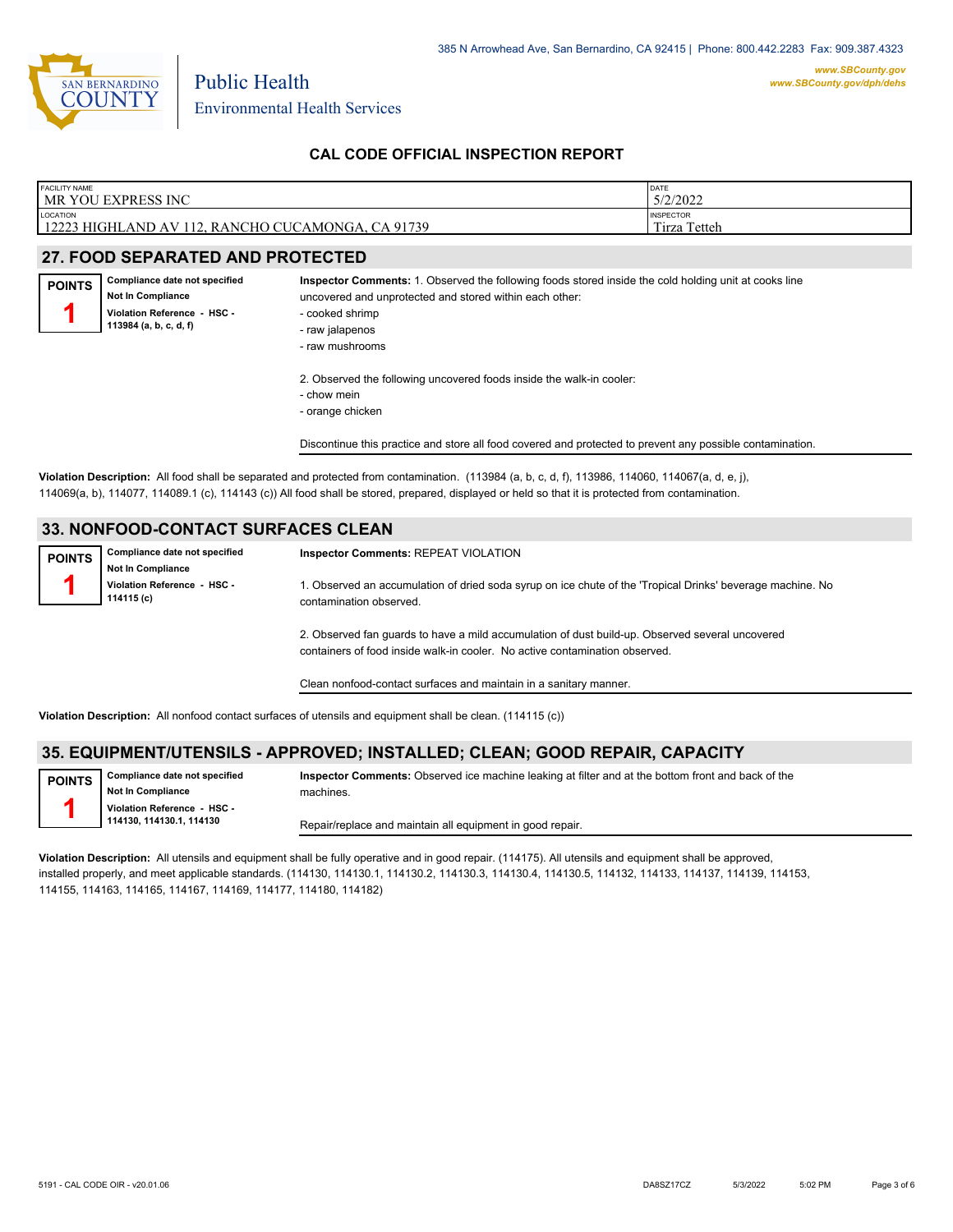

| <b>FACILITY NAME</b><br><b>MR YOU EXPRESS INC</b>                                  | DATE<br>5/2/2022                    |
|------------------------------------------------------------------------------------|-------------------------------------|
| LOCATION<br>CA 91739<br>12223<br>) CUCAMONGA.<br>i HIGHLAND AV 1<br>12<br>. RANCHO | <b>INSPECTOR</b><br>Tetteh<br>Tirza |
|                                                                                    |                                     |

## **36. EQUIPMENT, UTENSILS AND LINENS: STORAGE AND USE**

**Compliance date not specified Not In Compliance Violation Reference - HSC - 114074, 114081, 114119 POINTS 1**

**Inspector Comments:** 1. Observed cups used as scoops inside a container of white pepper and uncooked white rice.

Discontinue using cups for scoops, and obtain approved scoop with handle, and ensure scoop is stored with handle upright, out of food.

2. Observed can opener stored in holder at prep table with a heavy accumulation of dried food debris.

3. Observed four (4) soiled knives stored on magnetic strip at prep table.

Store all utensils clean when not in use.

**Violation Description:** All clean and soiled linen shall be properly stored; non-food items shall be stored and displayed separate from food and food-contact surfaces. (114185.3 - 114185.4)Utensils and equipment shall be handled and stored so as to be protected from contamination. (114074 - 114075, 114081, 114119, 114121, 114161, 114178, 114179, 114083, 114185, 114185.2, 114185.5) Pressurized cylinders must be securely fastened to a rigid structure. (114172)

#### **38. ADEQUATE VENTILATION AND LIGHTING; DESIGNATED AREA**

**Compliance date not specified Not In Compliance Violation Reference - HSC - 114149, 114149.1 POINTS 1 Inspector Comments:** Observed one (1) nonfunctional light fixture on the right side of the exhaust hood.

Repair/replace and maintain adequate lighting to facilitate inspection and cleaning.

**Violation Description:** Exhaust hoods shall be provided to remove toxic gases, heat, grease, vapors and smoke and be approved by the local building department. Canopy-type hoods shall extend 6" beyond all cooking equipment. All areas shall have sufficient ventilation to facilitate proper food storage. Toilet rooms shall be vented to the outside air by a screened openable window, an air shaft, or a light-switch activated exhaust fan, consistent with local building codes. (114149, 114149.1) Adequate lighting shall be provided in all areas to facilitate cleaning and inspection. Light fixtures in areas where open food is stored, served, prepared, and where utensils are washed shall be of shatterproof construction or protected with light shields. (114149.2, 114149.3, 114252, 114252.1)

#### **41. PLUMBING; PROPER BACKFLOW DEVICES**

**Compliance date not specified Not In Compliance Violation Reference - HSC - 114171, 114189.1 POINTS 1 Inspector Comments:** 1. Observed the following draining pipes to not have an air gap: - left side of steam table - 'Coca-Cola' beverage machine

Provide at least a one inch air gap or twice the diameter of the pipe, whichever is greater, between floor sinks and water supply.

2. Observed draining pipe of handwash sink in the kitchen to be leaking at the wall juncture.

Repair/replace and maintain all plumbing fixtures in good repair.

**Violation Description:** The potable water supply shall be protected with a backflow or back siphonage protection device, as required by applicable plumbing codes. (114192) All plumbing and plumbing fixtures shall be installed in compliance with local plumbing ordinances, shall be maintained so as to prevent any contamination, and shall be kept clean, fully operative, and in good repair. Any hose used for conveying potable water shall be of approved materials, labeled, properly stored, and used for no other purpose. (114171, 114189.1, 114190, 114193, 114193.1, 114199, 114201, 114269)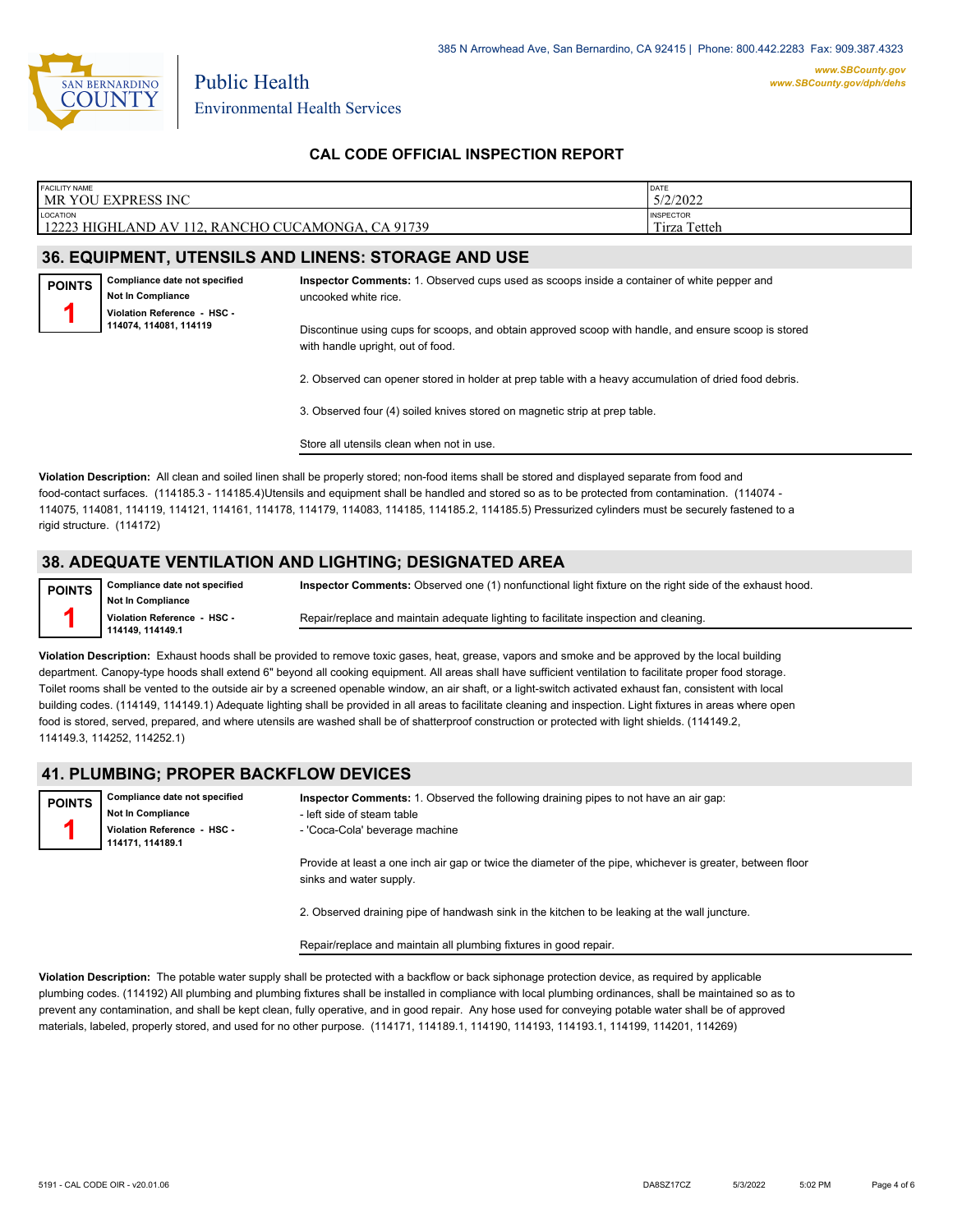

| <b>FACILITY NAME</b> | MR YOU EXPRESS INC                                        |                                                                                 | DATE<br>5/2/2022                 |
|----------------------|-----------------------------------------------------------|---------------------------------------------------------------------------------|----------------------------------|
| <b>LOCATION</b>      | 12223 HIGHLAND AV 112, RANCHO CUCAMONGA, CA 91739         |                                                                                 | <b>INSPECTOR</b><br>Tirza Tetteh |
|                      |                                                           | 44. PREMISES; PERSONAL/CLEANING ITEMS; VERMIN-PROOFING                          |                                  |
| <b>POINTS</b>        | Compliance date not specified<br><b>Not In Compliance</b> | Inspector Comments: 1. Observed air curtain off with rear door maintained open. |                                  |
|                      | Violation Reference - HSC -<br>114067 (i), 114123         | Maintain air curtain on and door activated to prevent vermin entry to facility. |                                  |

2. Observed several gaps surrounding the rear door, creating openings for vermin to enter the facility.

Seal all openings/gaps at rear door to prevent vermin entry to facility.

**Violation Description:** The premises of each food facility shall be kept clean and free of litter and rubbish; all clean and soiled linen shall be properly stored; non-food items shall be stored and displayed separate from food and food-contact surfaces; the facility shall be kept vermin proof. (114067 (j), 114123, 114143 (a) & (b), 114256, 114256.1, 114256.2, 114256.4, 114257, 114257.1, 114259, 114259.2, 114259.3, 114279, 114281, 114282) Food preparation sinks, handwashing sinks and warewashing equipment shall not be used for the cleaning of maintenance tools, the holding of maintenance materials, or the disposal of liquid wastes. (114123) Open-air barbecue and/or outdoor wood burning oven must operate on the same premises, in conjunction with a permanent food facility and not in an area that may pose as a fire hazard. (114143(a) (b)) Janitorial sink or approved curbed cleaning facility (exemption for restricted food service facilities Section 114279 (b)) shall be provided. (114279(a)) First aid supplies must have a legible manufacturer's label and stored in a kit or container that is located to prevent contamination. (114256.4) Insect electrocution devices are not allowed in food or utensil handling areas. (114259.3)

### **45. FLOORS, WALLS AND CEILINGS: BUILT, MAINTAINED, AND CLEAN**

**POINTS 1**

**Compliance date not specified Not In Compliance Violation Reference - HSC - 114143 (d), 114266**

**Inspector Comments:** Observed ceiling panels near the exhaust hood at the cooks line to have an accumulation of dust. No active contamination observed.

Clean ceiling panels or replace. Maintain ceiling in a clean and sanitary manner.

**Violation Description:** The walls / ceilings shall have durable, smooth, nonabsorbent, and washable surfaces. All floor surfaces, other than the customer service areas, shall be approved, smooth, durable and made of nonabsorbent material that is easily cleanable. Approved base coving shall be provided in all areas, except customer service areas and where food is stored in original unopened containers. Food facilities shall be fully enclosed. All food facilities shall be kept clean and in good repair. (114143 (d), 114257, 114266, 114268, 114268, 114271, 114272) Cleaning must be an approved dustless method. (114268.1) Mats and duckboards, if used, must be removable and easily cleanable. (114272) Open-air barbecues or wood-burning ovens floor surfaces must extend a minimum of five feet and be impervious or easily cleanable. (114143(d))

#### **IMPORTANT: Risk Based Inspection Frequency**

Food facilities that pose a higher risk level for causing foodborne illness will be subject to an additional inspection, to be billed at the hourly rate as provided in the San Bernardi[no County Code Schedule of Fees](https://codelibrary.amlegal.com/codes/sanbernardino/latest/sanberncty_ca/0-0-0-122474#JD_16.0213B). Facilities that received one or more of the following will be elevated to a high risk tier:

- A score letter of "C" or lower on one of the last two graded inspections,
- A score letter of "B" on two of the last three graded inspections,
- Repeated "four (4) point violation Risk Factor" (critical violation codes 1-23) on the last two inspections, or
- · Four (4) or more critical violations (codes 1-23) noted during an inspection, or

#### **Food Establishment Donor Survey**

Will you please take a few moments of your time to co[mplete our Food Establishment Donor Survey?](https://survey123.arcgis.com/share/626bb0fb21674c82832b0c0d557c5e80?field:faid=FA0012657&field:facility_name=MR%20YOU%20EXPRESS%20INC¢er=34.14,-117.54&field:phone=9096469933) The purpose of this survey is to learn about current food recovery and food waste reduction efforts and struggles throughout San Bernardino County.

The feedback from the survey will help us identify barriers and opportunities, and connect you with nearby charitable feeding organizations so you can donate your surplus fo[od. Once you complete the su](https://arcg.is/WvjGb)rvey, you can view your entry and connect with other donor food establishments and charitable

### **Overall Inspection Comments**